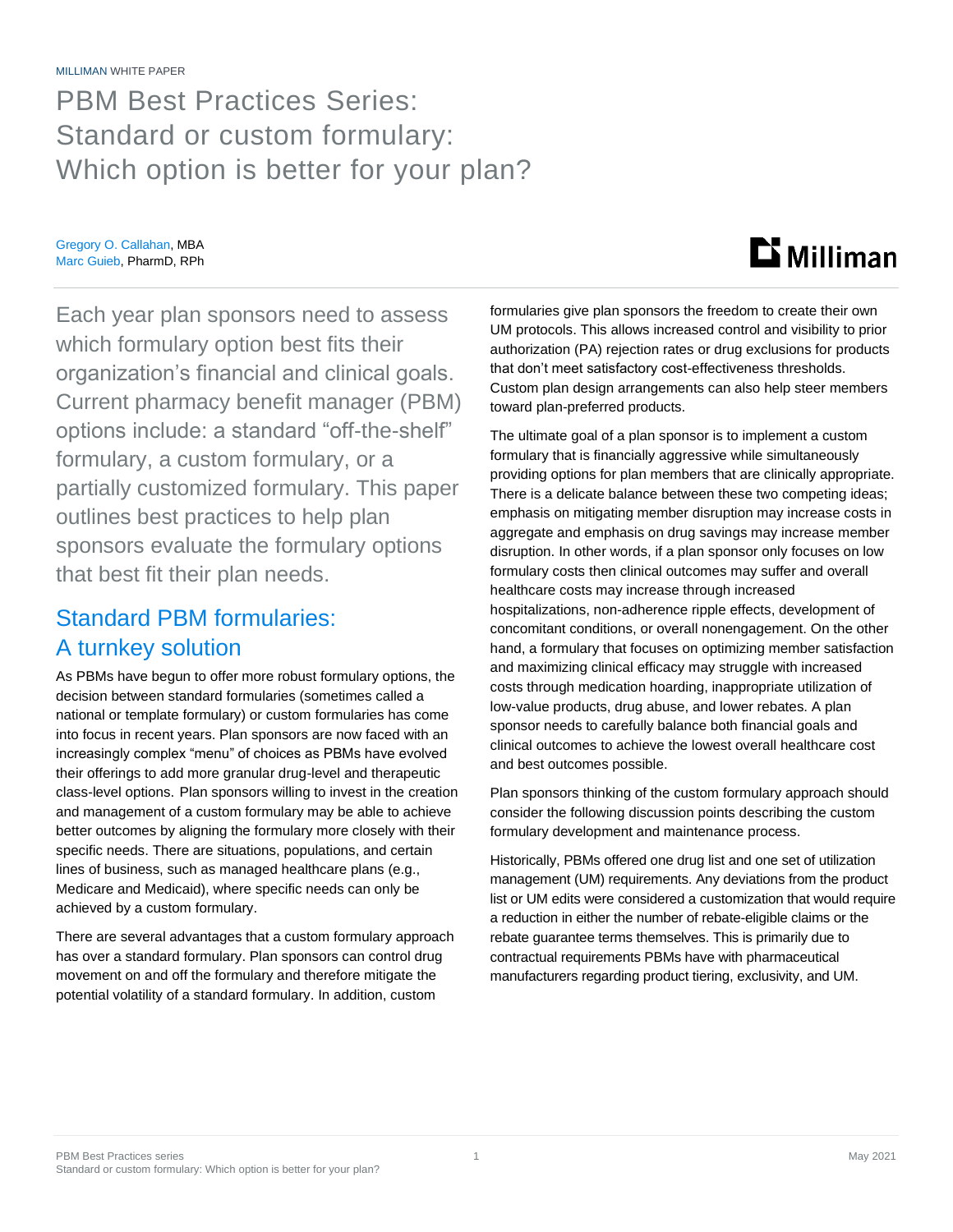Today, there are various formulary strategies for controlling plan costs. Some formularies primarily rely on exclusions, rather than tiering, that allow for higher rebate guarantees. Other formularies control costs using a "generics first" strategy that maximizes generic utilization while also providing moderate rebate value through the inclusion of a targeted number of brand drugs. An assortment of drug UM packages can be added to the formulary to ensure all members are receiving optimal, medically appropriate care. These levers allow PBMs to offer more flexibility to a plan sponsor concerned about balancing cost and member satisfaction.

The increased formulary and UM flexibility is accompanied with other trade-offs for plan sponsors to consider. In the last few years, we have observed cases where PBMs have made substantial changes to their standard formularies. For example, in one case, a PBM switched its preferred diabetic monitoring system to another manufacturer only to then switch back the next year. This type of drug access volatility, year over year, can have a material effect on member satisfaction and, potentially, health outcomes. PBMs will make formulary decisions from an aggregate book-of-business perspective, which may conflict with needs of individual plans. Some plan sponsors have negotiated benefits, state guidelines, and sensitive populations that cannot accommodate certain types of changes. These plan sponsors are ideal candidates for a more customized formulary approach.

# Custom PBM formularies: A more tailored approach

Plan sponsors willing to invest in the creation and management of a custom formulary may be able to achieve better outcomes by aligning the formulary more closely with their specific needs. There are situations, populations, and certain lines of business, such as managed healthcare plans (e.g., Medicare and Medicaid), where specific needs can only be achieved by a custom formulary.

There are several advantages that a custom formulary approach has over a standard formulary. Plan sponsors can control drug movement on and off the formulary and therefore mitigate the potential volatility of a standard formulary. In addition, custom formularies give plan sponsors the freedom to create their own UM protocols. This allows increased control and visibility to prior authorization (PA) rejection rates or drug exclusions for products that don't meet satisfactory cost-effectiveness thresholds. Custom plan design arrangements can also help steer members toward plan-preferred products.

The ultimate goal of a plan sponsor is to implement a custom formulary that is financially aggressive while simultaneously providing options for plan members that are clinically appropriate. There is a delicate balance between these two competing ideas; emphasis on mitigating member disruption may increase costs in aggregate and emphasis on drug savings may increase member disruption. In other words, if a plan sponsor only focuses on low formulary costs then clinical outcomes may suffer and overall healthcare costs may increase through increased hospitalizations, non-adherence ripple effects, development of concomitant conditions, or overall nonengagement. On the other hand, a formulary that focuses on optimizing member satisfaction and maximizing clinical efficacy may struggle with increased costs through medication hoarding, inappropriate utilization of low-value products, drug abuse, and lower rebates. A plan sponsor needs to carefully balance both financial goals and clinical outcomes to achieve the lowest overall healthcare cost and best outcomes possible.

Plan sponsors thinking of the custom formulary approach should consider the following discussion points describing the custom formulary development and maintenance process.

## **DEVELOPING A CUSTOM PBM FORMULARY**

The first step in developing a custom formulary from the ground up is to create a Pharmacy and Therapeutics (P&T) committee. This group is responsible for devising a strategy, ensuring regulatory compliance, enacting drug and UM changes, considering ongoing updates, determining new-to-market product placements, and managing other general oversight responsibilities.

### **THE ROLE OF P&T COMMITTEES<sup>1</sup>**

A P&T committee comprises clinical experts, such as physicians, nurses, and pharmacists, as well as financial experts (administrators or directors). The committee has two main goals: (1) to ensure that the formulary's efficacy standards meet the health needs of a population, and (2) to achieve that at minimal cost.

To accomplish this, committee members are responsible for making equitable coverage decisions, selecting treatments offering the best therapeutic outcomes, and minimizing potential risk and cost to patients. To that end, plan sponsors can refer to the list in Figure 1 as a best practice checklist.

[https://www.jmcp.org/doi/pdf/10.18553/jmcp.2020.26.1.48.](https://www.jmcp.org/doi/pdf/10.18553/jmcp.2020.26.1.48)

<sup>&</sup>lt;sup>1</sup> AMCP Partnership Forum: Principles for Sound Pharmacy and Therapeutics (P&T) Committee Practices: What's Next? (2020). Journal of Managed Care & Specialty Pharmacy, 26(1), 48-53.doi: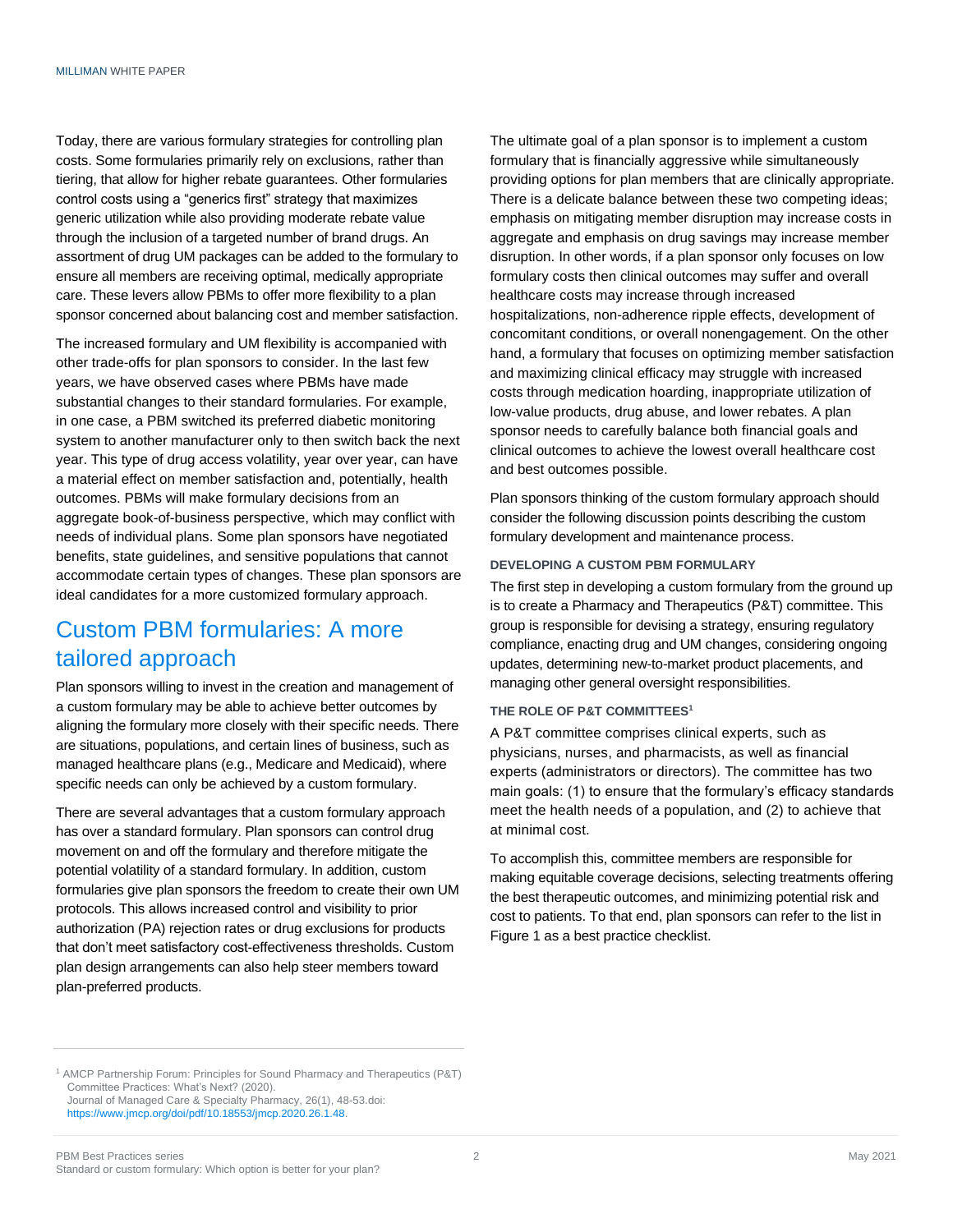#### **FIGURE 1: COST-EFFECTIVENESS QUADRANTS**

#### ✓**Include the appropriate experts**

- − Physicians, pharmacists, or other healthcare professionals with clinical expertise.
- − A financial underwriter or an administrator who has direct insight into financial outcomes and potential costs of formulary decisions. This person is commonly the chief financial officer (CFO) or a person from the CFO's staff.
- Quality assurance staff dedicated to assessing member experience in relation to formulary changes.

Note: It is necessary to require full disclosure of conflicts of interest from committee members with connections to other industry stakeholders such as those with financial connections to a pharmaceutical manufacturer. These situations may be handled on a case-by-case basis.

## ✓**Develop standardized guidelines for discussion and decision-making**

- Keep detailed records of meeting notes including an auditable record of keystone clinical and financial decisions (e.g., product tier changes, removals, additions) and the supporting evidence behind them.
- − Create a process for committee members and their supporting staff to author, present, and review resources that will be used to make formulary decisions.
- Maintain compliance-based policy and procedures (P&P) documents that define, educate, and give direction on how impacted pharmacy programs are to be administered.

#### ✓**Ensure quality and accuracy of implementation**

- − Certain committee members should be delegated the task of overseeing that the outcomes and decisions of the P&T committee are carried out effectively.
- Typically, this role would fall to the director of pharmacy and corresponding support staff.
- − An additional function of this staff is to assist the plan when audited by an internal or external auditor.

The members serving on a P&T committee are responsible for using their expertise to evaluate potential formulary changes. These decisions should take into account things such as clinical trial evidence, published practice guidelines, member perspectives, and cost-effectiveness research. In particular, estimating the

financial impact of potential formulary changes can be a complex task. One method for doing this is to use existing pharmacy claims experience to model and project the financial impact of future formulary changes. This type of complex analysis may require additional expertise from outside the P&T committee. Many consulting firms have developed models and tools that committees can leverage in the decision-making process.

#### **MANAGING A CUSTOM FORMULARY**

As part of managing a custom formulary plan sponsors will need to review the fast-paced and highly competitive drug pipeline. Examples of some challenges plan sponsors may face while managing a formulary include:

- **Creating formularies is a time-intensive process** that typically requires P&T committee members to invest a significant number of hours in the creation of the initial formulary. This endeavor must then be repeated every three to five years, depending on contract terms with the PBM. Examples of time-consuming, but necessary, activities include P&T committee meetings, clinical/financial impact analysis creation and exploration, P&P development, and compliance activities. Additional hours are needed for the ongoing management of the formulary; plans may find themselves requiring one or more full-time employees solely dedicated to this task.
- **Maintaining formularies requires monthly and annual changes** to evolve with the prescription drug landscape. The frequency of formulary updates is dependent on the launch of new products and the availability of existing ones. Therefore, it is important to keep current with market events such as patent losses, clinical trial data, regulatory updates, drug shortage reports, and other factors that would affect formulary placement decisions.
- **Maintaining formularies requires updating National Drug Code (NDC) data to ensure drug lists remain current**. Drug Information databases, such as Medi-Span, update NDC designations weekly. This creates the need to frequently evaluate new NDCs and update formulary drug lists to remain current. The task is straightforward, but inevitably introduces the potential for error into the process.

#### **FORMULARY PLACEMENT TERMS**

In most cases, a plan sponsor can collaborate with the PBM to underwrite rebate guarantees for a custom formulary. All PBMs secure competitive agreements with manufacturers that trade favorable formulary placements for more generous rebate payments. For example, a PBM that prefers Humira may not allow any preferential formulary placements of Enbrel or other competing products. Aligning the PBM's pharmaceutical contract incentives with the plan sponsor's goals will maximize rebate guarantee amounts. If there is misalignment, the opportunity cost must be understood and, hopefully, compensated for elsewhere.